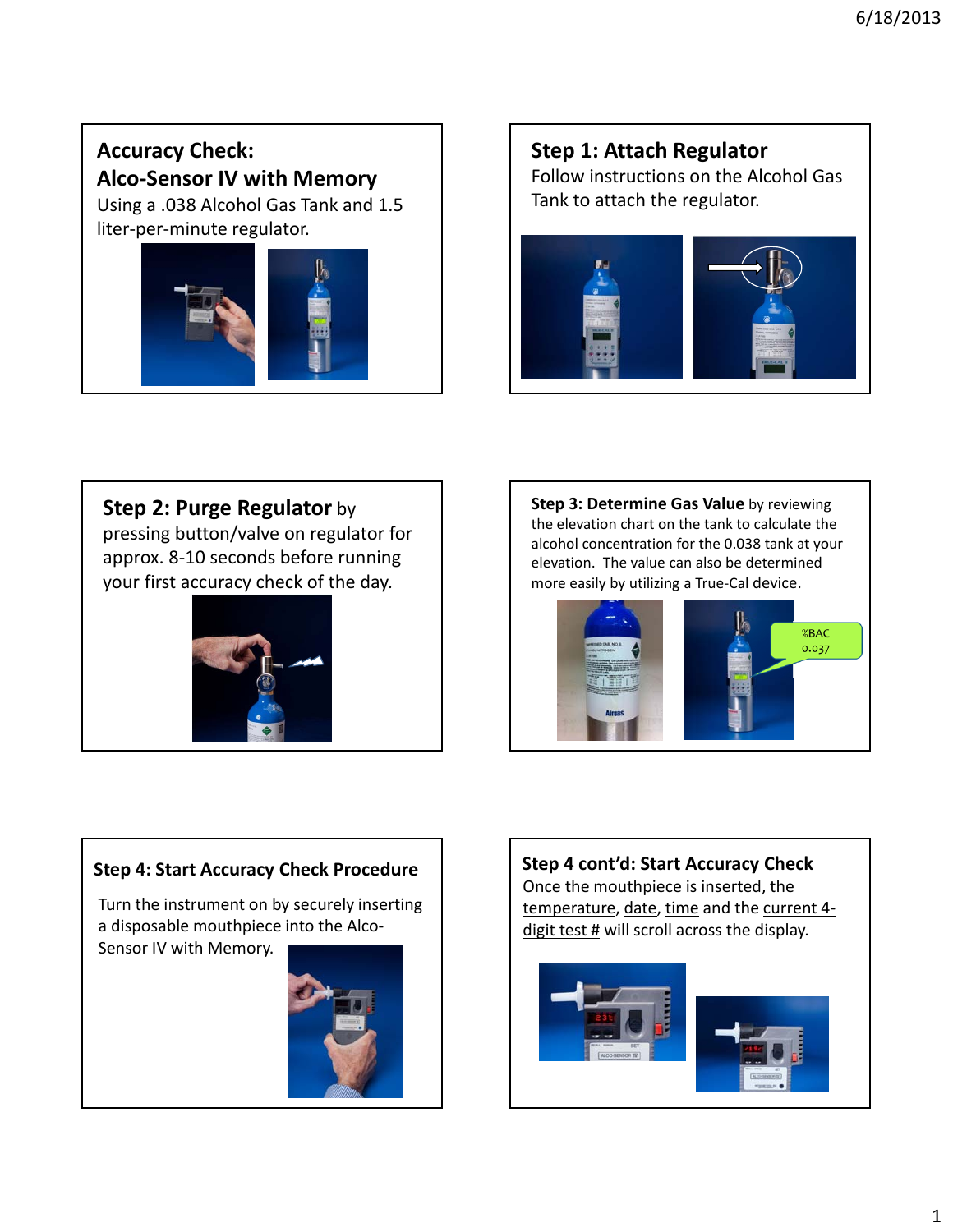### **Step 4 cont'd: Start Accuracy Check**

After the 4‐digit test # has appeared twice, the display will flash "**<**" "**>**", and then "**Blnk**" while the instrument performs an automatic Air Blank. If the instrument is free of alcohol, it should read "**0.00**" for a few seconds. The display will then flash "**Test**".



#### **Step 4 cont'd: Start Accuracy Check**

While the display is flashing "**Test**", press & hold the **RECALL** button until "**CHK?**" is displayed.

Once "**CHK?**" is displayed, press & release the **MANUAL** button to display "**CHECK**".

"**CHECK**" indicates the instrument is in Accuracy Check mode.



## **Step 5: Attach Alco‐Sensor IV with Memory to regulator**

Securely attach the instrument via the mouthpiece to the tube on the tank regulator.



#### **Step 6: Start Gas Flow**

Press the regulator button for 7 seconds. On the 5th second, press the **MANUAL** button to take the gas sample.





# **Additional Note on Gas Flow**

**NOTE 1:** Gas must be flowing through the mouthpiece during the entire 7‐second process, therefore continue pressing the tank regulator button for another 2 seconds AFTER you press & release the **MANUAL** button during the 5th second.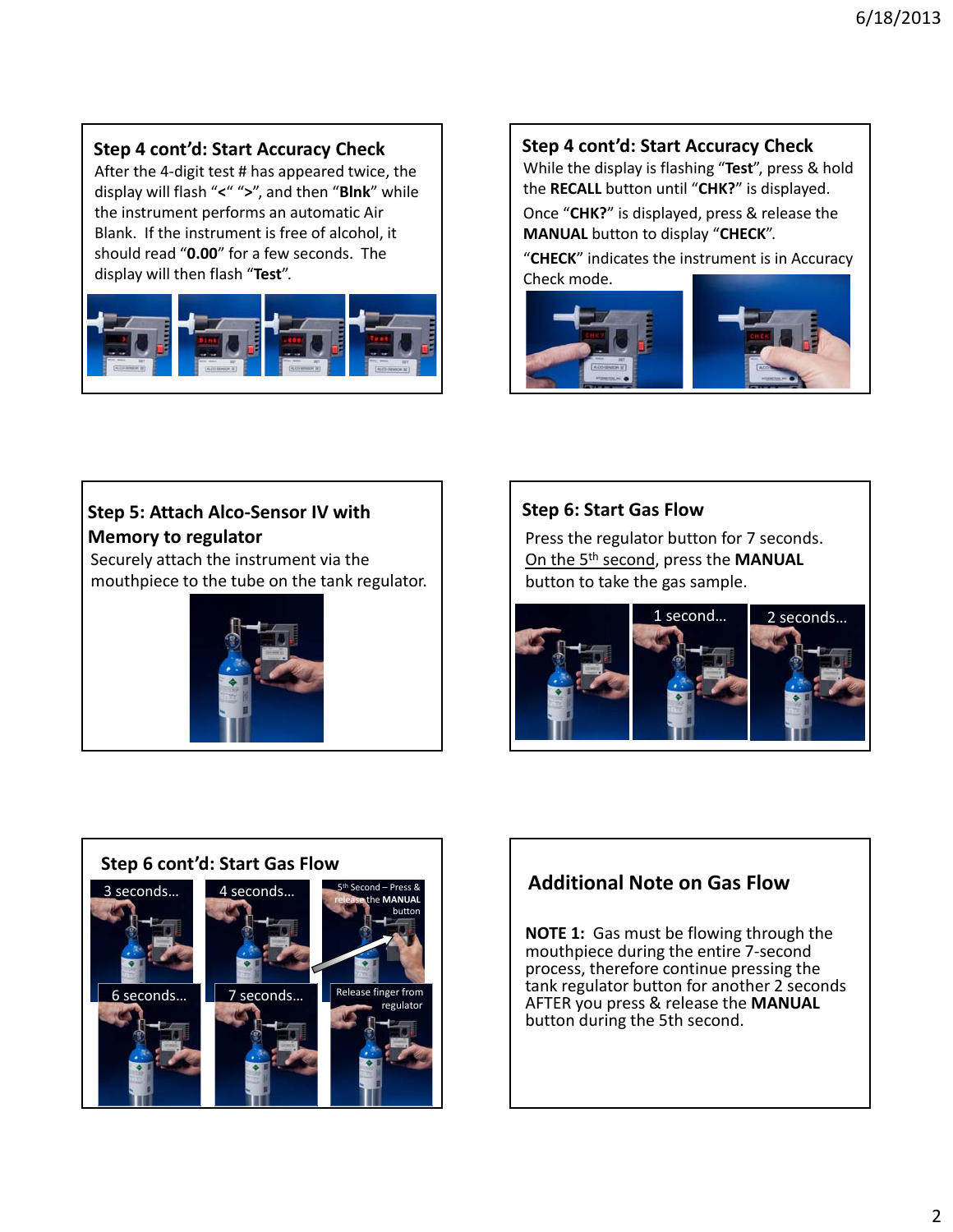#### **Step 7: Observe Reading**

‐ Once the sample has been taken, the instrument will momentarily flash "**<**" and "**>**", then will display the 3‐digit reading for several seconds. Record this reading.

‐ The display will then flash "**.**" across the left and right edges of the screen, indicating the instrument is sending the results to the printer (if connected).

‐ Once this has been completed, the instrument will flash "**SET**". Press the **SET** button, then press the Red Release button to eject the mouthpiece, which will turn off the instrument.

## **Step 8: Interpret Results**

Results within +/‐ .005 of the elevation‐ adjusted value of the Alcohol Gas Tank are acceptable.

The Alco-Sensor IV with Memory is reading accurately.

(see next 3 slides for acceptable readings)







## **Step 8 cont'd: Interpret Results**

Results that are **NOT** within +/‐ .005 of the elevation‐adjusted value are out of acceptable tolerance.

The Operator must perform a Calibration Adjustment.

(see next 2 slides for unacceptable readings)